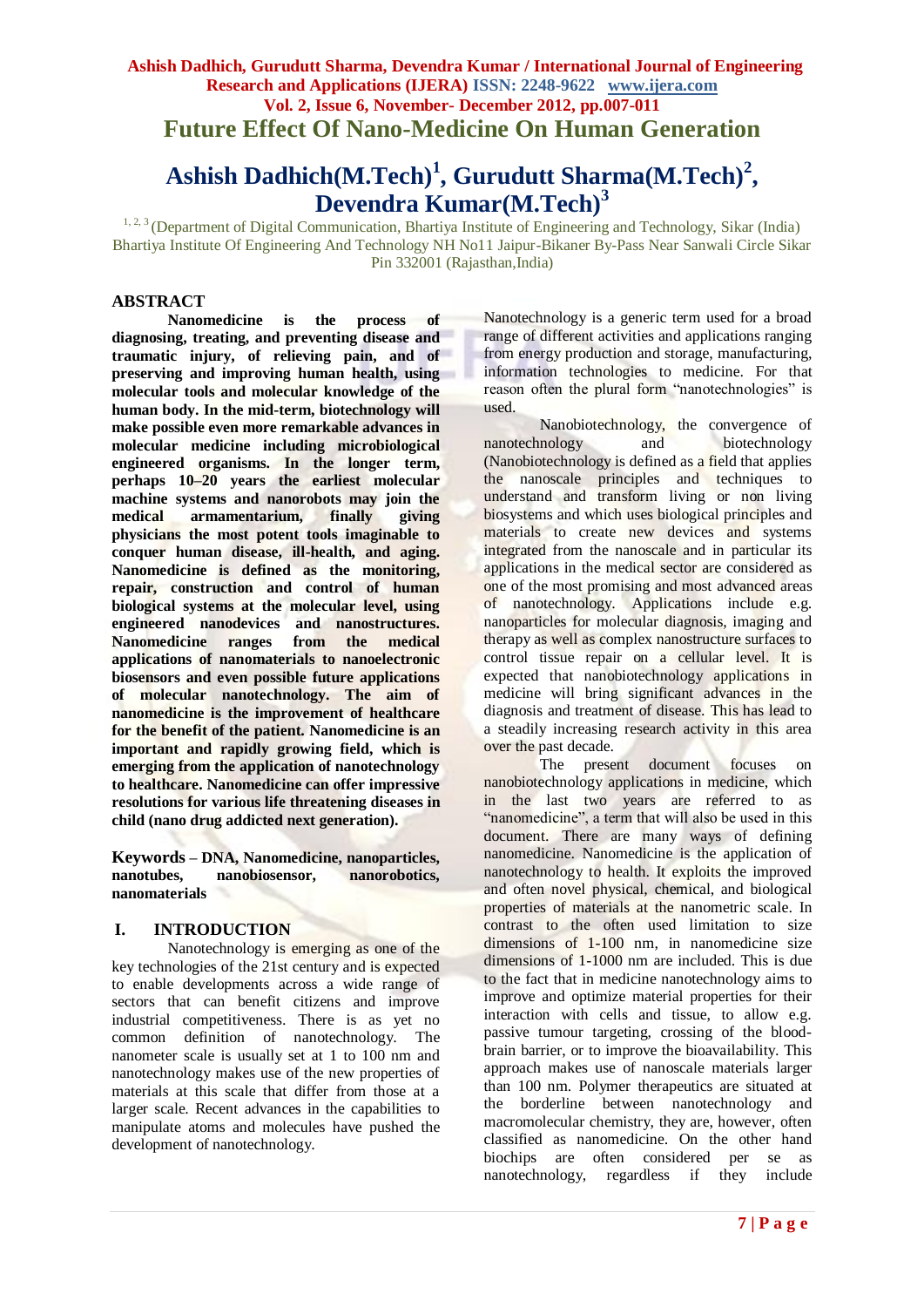nanoscale components. In this document biochips are only included if they contain nanoscale components. The above given definition of nanomedicine, is therefore amended by the following statements:

- 1. Nanoparticles for medical applications are defined, as common in pharmaceutical sciences, as particles with a size between 1 and 1000 nm.
- 2. Biochips are only classified as nanotechnology, if they include nanoscale components.
- 3. Polymer therapeutics are classified as nanomedicine.

The study covers several nanomedicine application areas: drug delivery, drugs and therapies, in vivo imaging, in vitro diagnostics, biomaterials, and active implants. Tissue engineering and regenerative medicine are included as far as biomaterials are concerned. [3]

#### **II. WORKING OF NANO-MEDICINE**

Nanodiamonds drug delivery system shows a new path to the medical science. This technology reveals many roads toward the effective and safe treatment of Cancer. Nanodiamonds have many other advantages that can be utilized in drug delivery. They can be functionalized with nearly any type of therapeutic. They can be suspended easily in water, which is important for biomedical applications. The nanodiamonds, each being four to six nanometers in diameter, are minimally invasive to cells, biocompatible and do not cause inflammation, a serious complication. New technology may make cancer drugs more effective and ease the burden of chemotherapy.

A nanotube is a nanometer-scale tube-like structure. It may be of following types:

- 1. Carbon nanotube
- 2. Inorganic nanotube
- 3. DNA nanotube
- 4. Membrane nanotube

One of the important properties of nanotubes is that they can easily penetrate membranes such as cell walls. In fact, long and narrow shape makes them look like miniature needles, so it makes sense that they can function like a needle at the cellular level. Using this property by attaching molecules that are attracted to Cancer cells to nanotubes to deliver drugs directly to diseased cells. Nanotubes bound to an antibody that is produced by chickens have been shown to be useful in lab tests to destroy breast cancer tumors. The antibody carrying nanotubes are attracted to proteins produced by a one type of breast cancer cell. Then the nanotubes absorb light from an infrared laser, incinerating the nanotubes and the tumor they are attached to. Improve the healing process for broken bones by providing a carbon nanotube scaffold for new bone material to grow on. [8]

Combination of cancer medicine with tiny particles of carbon called nanodiamonds. These diamonds are nothing like the gems used in jewelry. They're just a few nanometers across. A nanometer is one billionth of a meter. This new technology is the use of Nanodiamonds having a coat of the drug and proteins that targets the Caner cell in body and destroy the cancerous cells without affecting any normal cell. Nanodiamonds are the diamond crystals less than 100 thousands million of meter in size. Delivery of drug using this system reduces the side effects and improves the targets. [2] The nanodiamond surfaces are that they like to attract water, for example, as well as other molecules, like drugs. This property to bind anti-cancer drugs to nanodiamonds, the value of nanoparticles made of diamond is multifaceted. Made of carbon, they're nontoxic, and the body's immune system doesn't attack them. They can bind tightly to a variety of molecules and deliver them right into a tumor. And because they are only 2 to 8 nanometers in diameter, they are easy for the kidneys to clear from the body before they block up blood vessels, a long-standing problem in nanoparticle therapy. [5] These nanomaterials can shuttle chemotherapy drugs to cells without producing the negative effects of today's delivery agents. Clusters of the agents. Clusters of the nanodiamonds surround the drugs to ensure that they remain separated from healthy cells until they reach the cancer cells, where they are released. More beneficial part is that these nanodiamonds have been shown not to induce inflammation in cells once they have done their job Figure-3

Nanodiamonds for nanomedicine:- Carbon nanomaterials for biological applications revealed that carbon nanodiamonds are much more<br>biocompatible than most other carbon biocompatible than most other nanomaterials, including carbon blacks, fullerenes and carbon nanotubes. The noncytotoxic nature of nanodiamonds, together with their unique strong and stable photoluminescence, tiny size, large specific surface area and ease with which they can be functionalized with biomolecules, makes nanodiamonds attractive for various biomedical applications both in vitro and in vivo. The synthesis and surface functionalization of diamond nanoparticles for nanomedicine as well as an overview of the recent progress in this exciting field by focusing on the potential use of nanodiamonds and their derivatives for single particle imaging in cells, drug delivery, protein separation and biosensing.Figure-4

#### **III. IMPACT ON HUMAN BODY**

It is known that the exposure to ultrafine dust particles poses health risks for humans. This implies that exposure to engineered nanoparticles could pose health risks too. Particularly because of their mobility across biological barriers, size related chemical activity effects and their ability to penetrate cells, nanoparticles show properties that could result in increased toxicity compared to bulk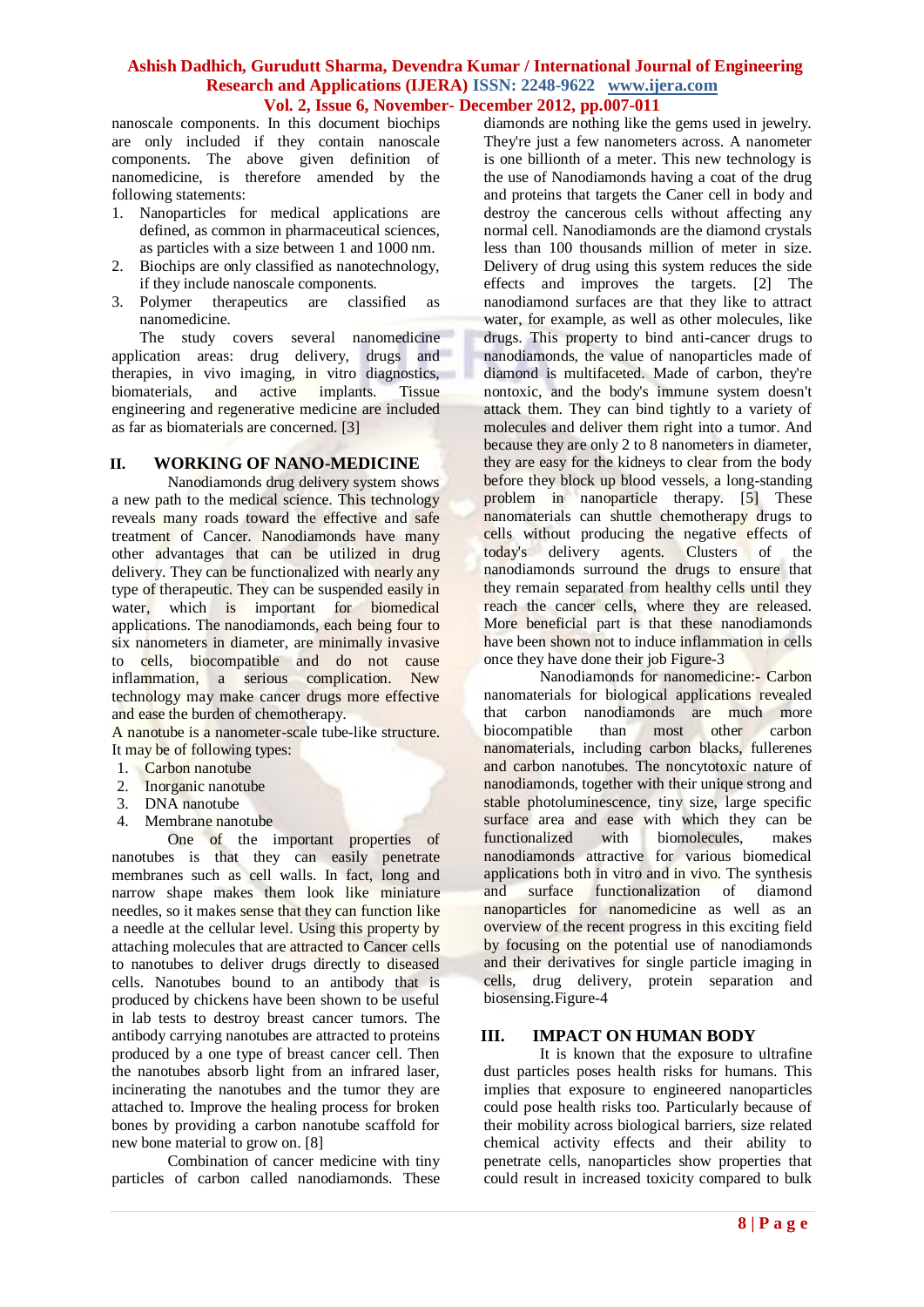materials. [9] Nanoparticle sources are natural (e.g. salt spray from the ocean), unintentionally produced (e.g. cooking, material fabrication, diesel exhaust) or, relatively new, engineered nanoparticles. Generally two forms of application of nanoparticles need to be distinguished with respect to exposure and possible health risks:

- 1. Nanoparticles bound into a chemical matrix, such as a polymer or a metal. Unless nanoparticles are released due to chemical processes or wear, these materials are generally considered as safe.
- 2. Free nanoparticles in the air or in fluids that can be taken up by the body via the lung, skin or the intestinal tract.

Nanoparticle emission, intentionally or unintentionally, can occur during research and development activities, manufacturing, use, and after use/during disposal, and after their dispersion in the environment. Potentially exposed groups comprise staff in R&D, manufacturing, diagnosis and treatment, disposal, recycling, remediation and cleaning, transport and trade, and accidents, patients, and the general population. [7] Additionally, ecosystems might be affected. Therefore toxicologists warn that health and environmental effects of nanoparticles and exposure of workers need to be investigated. There is consensus among stakeholders that the present level of knowledge is insufficient for risk assessments. The need to

- 1. Develop harmonized nomenclature and criteria for nanoparticle characterisation, Develop methodologies for routine measurements,
- 2. Develop equipment and methods for the determination of the environmental fate of nanoparticles and for the detection in the environment, and for exposure assessment to nanoparticles,
- 3. Understand toxicity and eco toxicity of nanoparticles,
- 4. Conduct epidemiological studies

It has been shown that nanomaterials can enter the human body through several ports. Accidental or involuntary contact during production or use is most likely to occur via the lungs, from which a rapid translocation is possible to other vital organs through the bloodstream. On the cellular level, an ability to act as a gene vector has been demonstrated for nanoparticles. Carbon black nanoparticles have been implicated in interfering with cell signaling. There is work that demonstrates uses of DNA for the size separation of carbon nanotubes. The DNA strand just wraps around it if the tube diameter is right. Though excellent for the purposes of separation, this tendency raises some concerns over the consequences of carbon nanotubesentering the human body

## **IV. ADVANTAGE AND DISADVANTAGE OF NANOMEDICINE**

With the help of nanomedicine diseases can be easily cured with no side effects and no surgery is required. Its detection is also very easy. The disadvantage appeared with nanomedicine is its implementation difficulties and high cost.

## **V. CONCLUSION**

Nanotubes are superimposed on DNA strand which change the whole capability of DNA strand. By this the generation after generation DNA will travel in a same manner giving future advancement and more capability in efficiency of Human being see figure 5 Nanomedicine, one of the important applications of the nanotechnology has made a revolutionary development in the medical field. The evolution is what will lead us to our new future and as in our past with medicine and how we were able to make certain disease obsolete like Typhoid Mary, T.B., smallpox, chicken pox and mononucleosis. This evolution will possibly be the end of cancer by nanodiamonds and aids which will greatly increase our chances for survival as well as our children. Nanotechnology will radically change the way we diagnose, treat and prevent cancer. Nanomedicine for cancer has the ability to improve health care dramatically. [8]

## **VI. ACKNOWLEDGEMENT**

The authors are highly thankful to Dr. Bharat Soni vice principal of Bhartiya Institute of Engineering and Technology for their regular support. The authors are again grateful to the faculty of Department of Electronics and Communications Engineering for their moral support.

## **REFERENCES**

- 1. Wu YR, Phillips JA, Liu HP, Yang RH, Tan WH. Carbon nanotubes protect DNA strands during cellular delivery. ACSNano 2008;2(10):2023-28.
- 2. Monteiro-Riviere NA, Nemanich RJ, Inman AO, Wang YYY, Riviere JE. Multiwalled carbon nanotube interactions with human epidermal keratinocytes. Toxicol Lett 2005;155(3):377-384
- 3. Wilkinson JM. Nanotechnology applications in medicine. Med Device Technol 2003;14:29- 31
- 4. Li K.C, Pandit S.D, Guccione S, Guccione S, Bednarski MD.Molecular imaging applications in nanomedicine. Biomed Microdevices 2004;6:113- 6.
- 5. Homola J. Present and future of surface plasmon resonance biosensors. Anal. Bioanal. Chem. 2003; 377: 528-539.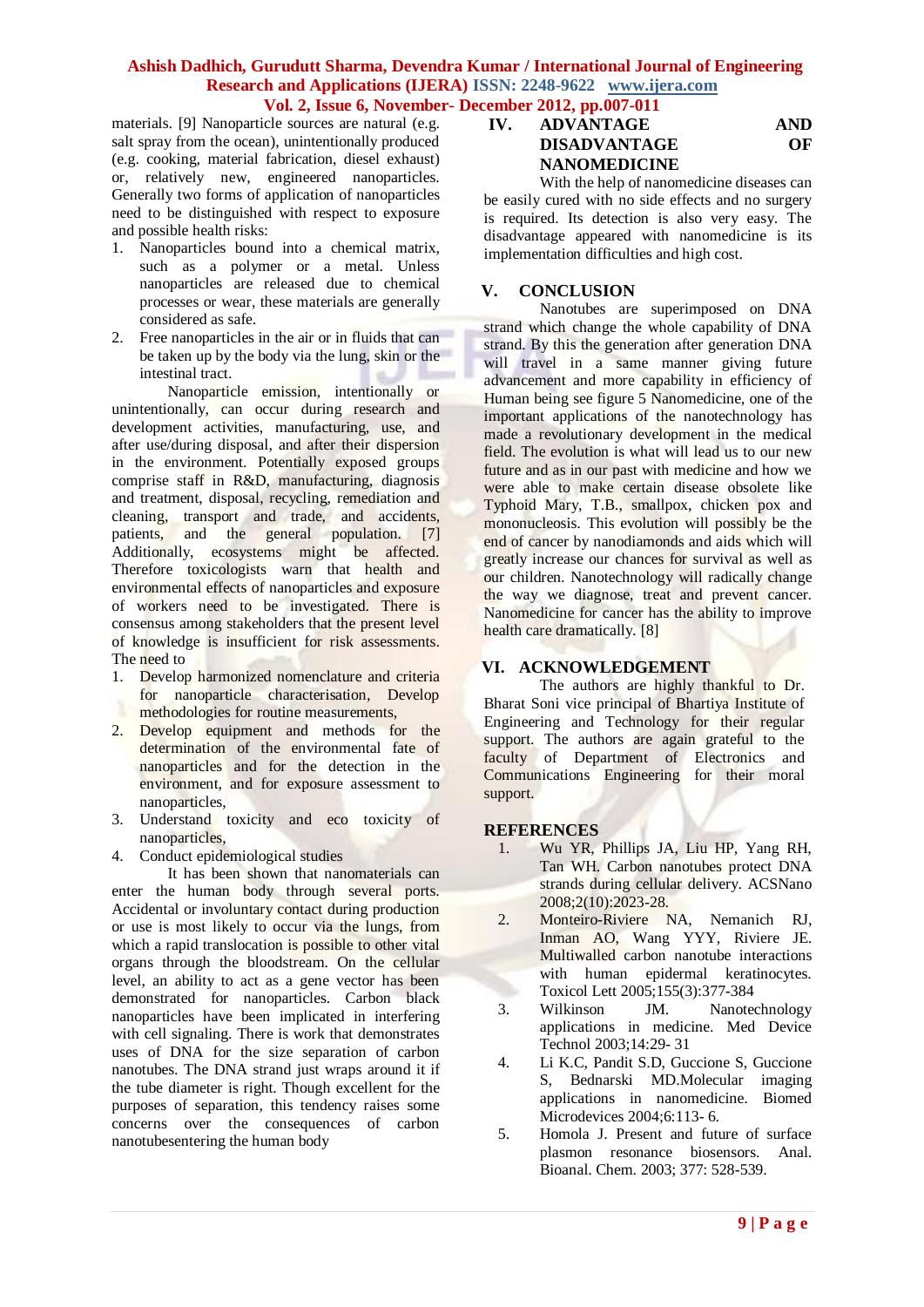- 6. Zhang XK, Meng LJ, Lu QG, Fei ZF, Dyson PJ. Targeted delivery and controlled release of doxorubicin to cancer cells using modified single wall carbon nanotubes. Biomaterials 2009;30(30):6041-47.
- 7. Roco MC. Nanotechnology: convergence with modern biology and medicine. Curr Opin Biotechnol 2003;14:337- 46.
- 8. Rasooly A., Jacobson J. Development of biosensors for cancer clinical testing. Biosensors and Bioelectronics 2006; 21: 1851-1858.
- 9. J.D.Reuter , A.Myc, M.M.Hayes, Z.Gan, R.Ro y, D.Qin, R.Y in, L.T .Piehler , R.Esf

and, D.A.T omalia, and J.R.Bak er, Jr., *Bioconjug. Chem.* 10, 271 (1999).

- 10. National Science Foundation. National Nanotechnology Initiative: research and development FY 2002. Available at: www.nano.gov/2002budget.html. Accessed on 27 Sept 2004.
- 11. I.Lee, B.D.Athe y, A.W .W etzel, A.Kar , W.Meixner , and J.R. Baker, Jr., *Macromolecules* 35, 4510 (2002).
- 12. J.R.Bak er, Jr., A.Quintana, L.Piehler , M.Banazak-Holl, D.T omalia, and E.Raczka, *Biomed. Microdevices* 3, 61 (2001).



Fig.2: **N**anodiamond stracture